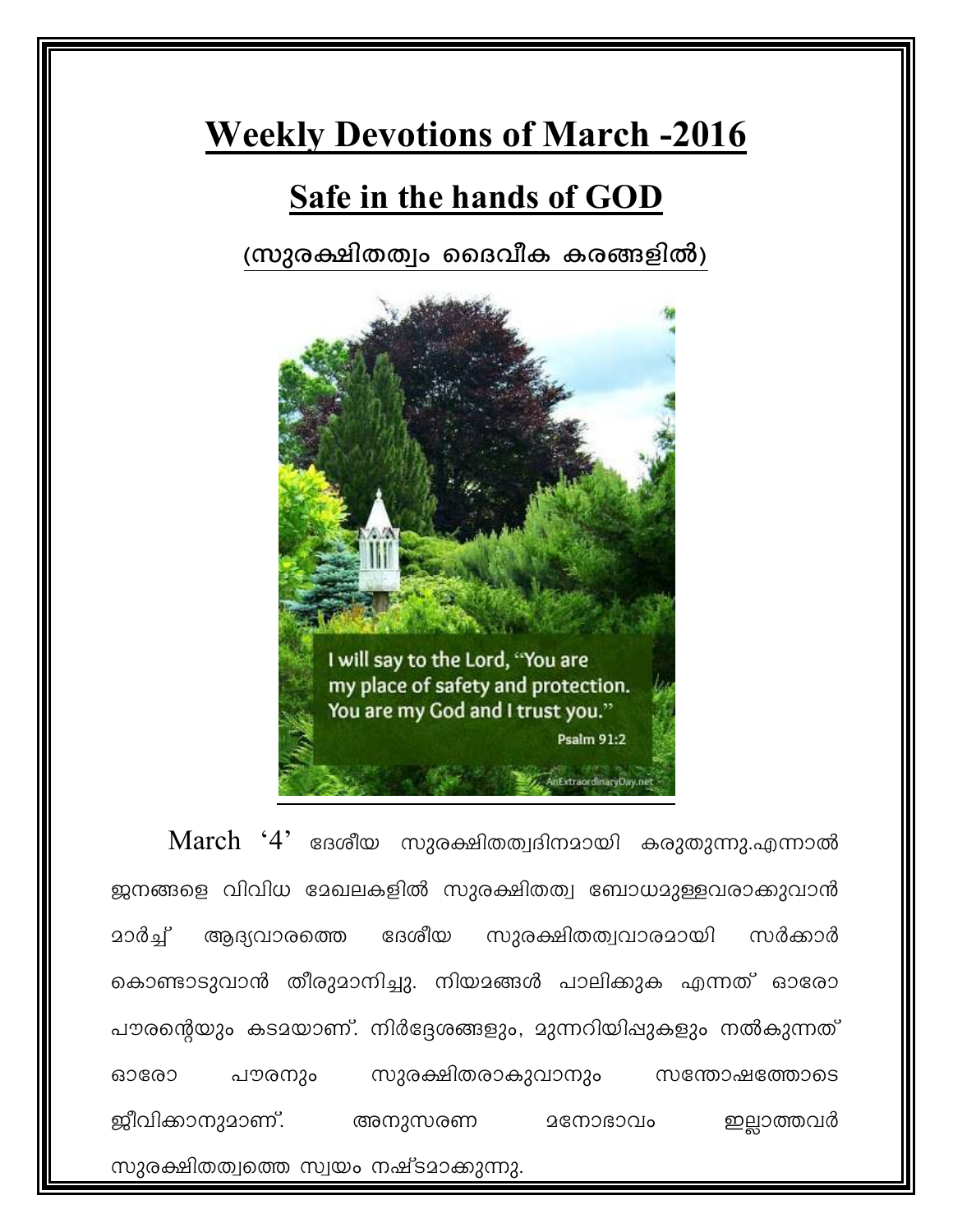ഒരു ദൈവപൈതൽ താൻ പച്ചയായ പുൽപുറത്ത് ഒരിക്കൽ സ്വപ്നം കണ്ടു. പക്ഷേ അവളുടെ മുൻപിലുള്ള വഴി നിൽക്കുന്നത് ഇടുങ്ങിയതും , കല്ലും മുള്ളും നിറഞ്ഞതുമായിരുന്നു. 'ഇതാണ് നിനക്കുള്ള വഴി' എന്ന് പറയുന്ന ശബ്ദം കേട്ട് അവൾ ഭയപ്പെട്ടു. ഈ വഴി സുരക്ഷിതമല്ലല്ലോ, ഞാൻ തനിയെ എങ്ങനെ മുൻപോട്ട് പോകും എന്ന് അവൾ ചിന്തിച്ചു. ''ഈ വഴിയിൽ കൂടെ തന്നെ മുൻപോട്ടു പോകുക'' എന്ന ഗാംഭീര്യ ശബ്ദം വീണ്ടും കേട്ടഷോൾ പെൺകുട്ടി മുൻപോട്ട് നടക്കുവാൻ തുടങ്ങി. സുരക്ഷിത വഴിയല്ല എന്ന് പറഞ്ഞ് തുടങ്ങിയ പെൺകുട്ടി ഓരോ **മുൻപോട്ട്** നടക്കുവാൻ കാൽ വയ്ക്കുമ്പോഴും സന്തുഷ്ടയായി. കുറച്ചുദൂരം നടന്ന ആ പെൺകുട്ടി ഒരു കാഴ്ച കണ്ടു, ദൈവദൂതനെഷോലെ ഒരാൾ അവളുടെ ഓരോ കാൽചുവടും സുരക്ഷിതമാക്കുന്നു. ദൈവത്തിന് സ്തോത്രം കരേറ്റി താൻ എത്ര ദൂരം നടന്നു എന്നറിവാൻ തിരിഞ്ഞ് നോക്കിയപ്പോഴാണ് അവളുടെ കണ്ണുകൾ ഈറനണിയിക്കുന്ന ഒരു കാഴ്ച അവൾ കണ്ടത്. അവളുടെ രക്ഷകൻ ആ വഴിയുടെ തുടക്കത്തിൽ തന്നെ നില്ക്കുന്നു. ഓരോ പാദം വയ്ക്കുമ്പോഴും സുരക്ഷിതമാക്കുന്ന ദൂതന്റെ പ്രയത്നം ദൈവിക നിയന്ത്രണത്തിലാണെന്ന് മനസ്സിലാക്കിയ കുട്ടി ദൈവത്തെ സ്തുതിച്ചു. സുരക്ഷിതത്വം നഷ്ടമായിക്കൊണ്ടിരിക്കുന്ന ഈ ലോക <u>ാ</u>രുവിൽ ദുർഘട വഴി കണ്ട് ഭയപ്പെടാതെ നമ്മുടെ വിളിയുടെ പിന്നിൽ പ്രവർത്തിഷാൻ തയ്യാറായി നില്ക്കുന്ന ദൈവമുണ്ടെന്ന് വിശ്വസിക്കുക.

ഫ്രാൻസിലെ ഒരു ദ്വീപിൽ പാർത്തിരുന്ന മീൻപിടുത്തക്കാർ പ്രവർത്തി ആരംഭിക്കും **മുൻപ്** അവരുടെ ഇപ്രകാരം